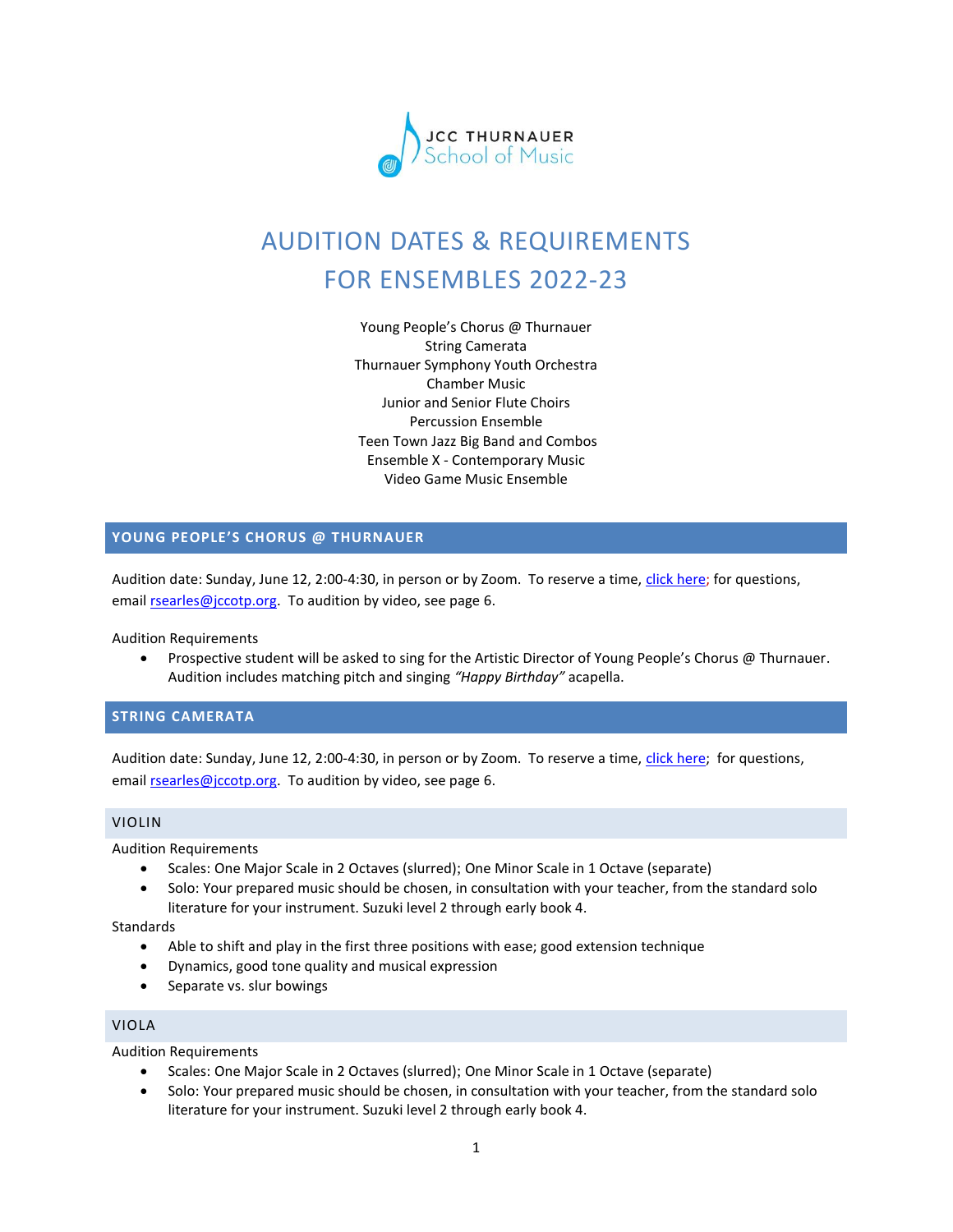# VIOLA (CONTINUED)

## **Standards**

- Good extension technique
- Separate vs. slur bowings
- Dynamics, good tone quality and musical expression

# CELLO

Audition Requirements

- Scales: One Major Scale in 2 Octaves (slurred); One Minor Scale in 1 Octave (separate)
- Solo: Your prepared music should be chosen, in consultation with your teacher, from the standard solo literature for your instrument. Suzuki level 2 through early book 4.

**Standards** 

- Posture and body motions well balanced
- Able to shift and play in the first three positions with ease; good extension technique
- Dynamics, good tone quality and musical expression

## BASS

Audition Requirements:

- Scales: One Major Scale in 2 Octaves (slurred0; One Minor Scale in 1 Octave (separate)
- Solo: Your prepared music should be chosen, in consultation with your teacher, from the standard solo literature for your instrument. Suzuki level 2 through early book 4.

Standards

- $\frac{1}{2}$  position, 2<sup>nd</sup> and 3<sup>rd</sup> position
- Understanding slur vs. staccato
- Beginning shifting technique
- Dynamics, good tone quality and musical expression

# **THURNAUER SYMPHONY ORCHESTRA**

Audition date: Sunday, June 12, 2:00-4:30, in person or by Zoom. To reserve a time, [click here;](https://www.signupgenius.com/go/10C0B48A9AF28ABFB6-thurnauer1) for questions, email [rsearles@jccotp.org.](mailto:rsearles@jccotp.org) To audition by video, see page 6.

#### VIOLIN

Audition Requirements

- Scales: One Major Scale in 3 Octaves (slurred); One Minor Scale in 3 Octaves (separate)
- Solo: Prepared music chosen, in consultation with your teacher, from the standard solo literature for your instrument. Suzuki level 4 and above.

**Standards** 

- Able to shift and play in different positions with ease; good extension technique
- Dynamics, good tone quality and musical expression
- Separate vs. slur bowings

# VIOLA

Audition Requirements

- Scales: One Major Scale in 3 Octaves (slurred) and One Minor Scale in 2 Octaves (separate)
- Solo: Prepared music should be chosen, in consultation with your teacher, from the standard solo literature for your instrument. Suzuki Level 4 and above.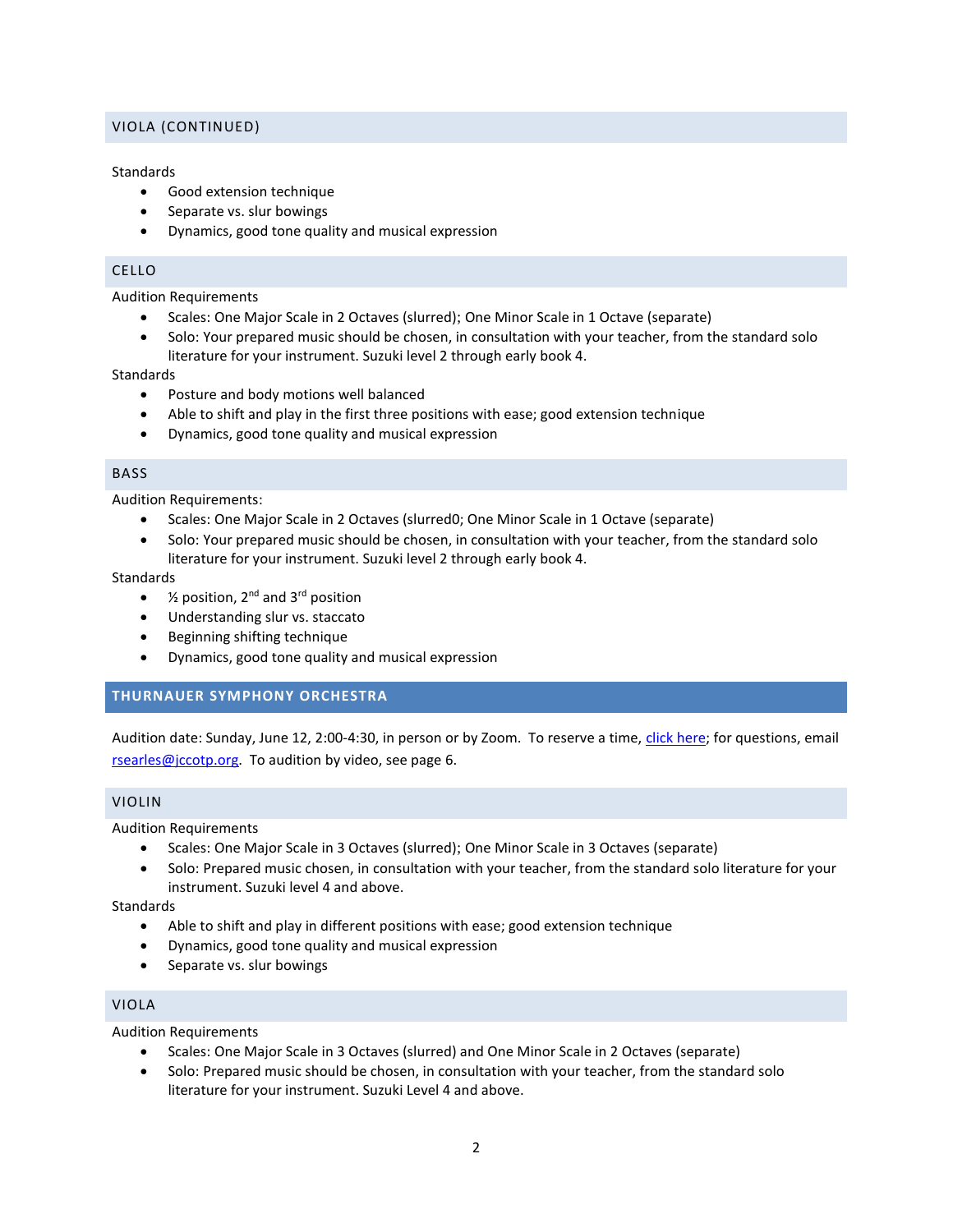## VIOLA (CONTINUED)

## **Standards**

- Able to shift to different positions with ease; good extension technique
- Dynamics, good tone quality and musical expression
- Ability to bow on the sounding point with good bow direction

# CELLO

Audition Requirements

- Scales: One Major Scale in 3 Octaves (slurred) and one Minor Scale in 3 Octaves (separate)
- Solo: Prepared music should be chosen, in consultation with your teacher, from the standard solo literature for your instrument. Suzuki level 4 and above.

#### **Standards**

- Able to shift with ease; experience with  $5<sup>th</sup>$  to  $7<sup>th</sup>$  position
- Dynamics, good tone quality and musical expression; Basic understanding of a healthy vibrato
- Basic tenor clef knowledge

#### BASS

Audition Requirements

- Scales: One Major Scale in 2 Octaves (slurred); One Minor Scale in 1 Octave (separate)
- Solo: Prepared music chosen in consultation with your teacher from the standard solo literature for your instrument. Suzuki level 4 and above.

#### **Standards**

- Able to shift on the neck with ease
- Understanding of staccato, spiccato, detaché, and slurs
- Dynamics, good tone quality and musical expression

## HARP

Audition Requirements

- Scales: Scale of your choice in 3 octaves. 16th notes, ascending and descending, hands together. Quarter note: 50-60
- Solo: Two contrasting solos of approximately 3 minutes each. If only one solo is prepared, that would be acceptable.
- Prepare an orchestra excerpt of the teacher's choice.

# WIND & BRASS

Audition Requirements

• Scales: One Major Scale in 2 Octaves (legato); One Minor Scale in 1 Octave (staccato)

Standards

- Scales- All major keys, full range of instrument Articulation: Legato, staccato and double tonguing for brass.
- Bassoon: proficiency in tenor clef
- Horn: familiarity with standard transpositions
- Trombone: familiarity with alto and tenor clef
- Bassoon: proficiency in tenor clef

# PERCUSSION

Audition Requirements

• All percussion audition candidates must pick a solo of their choice on EITHER a mallet or keyboard instrument, snare drum or timpani.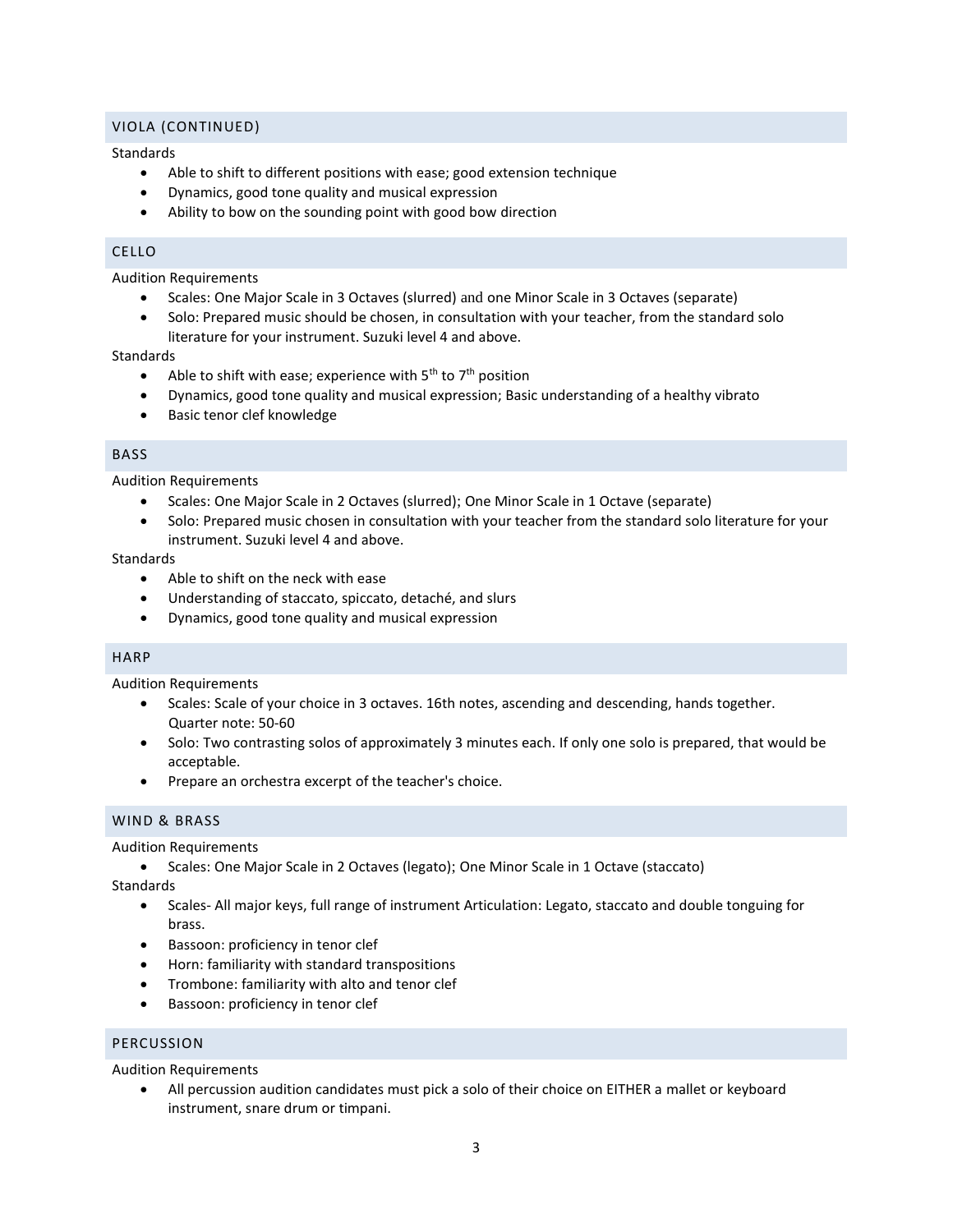#### PERCUSSION (CONTINUED)

• In addition, each person is required to perform on all of the following: Snare drum**:** Rudimentary Rolls, flams, paradiddles Timpani**:** Long roll ppp to fff and interval tuning to Perfect 4th's and Perfect 5th's

## **CHAMBER MUSIC ENSEMBLES**

Auditions are by video; submissions are due no later than Sunday, June 12. Please see page 6 for details about how to submit a prerecorded video.

• Repertoire: Please prepare two contrasting pieces of music, of your choice

# **JUNIOR FLUTE CHOIR AND SENIOR FLUTE CHOIR**

Auditions in person or by Zoom are by appointment with the chair of the Flute Department; email [rsearles@jccotp.org.](mailto:rsearles@jccotp.org) To audition by video, see page 6.

- Please prepare a solo piece of your choice
- Students may also be asked to play major scales and sight-read a short excerpt

## **PERCUSSION ENSEMBLE**

Audition date: Friday, June 10, 3:30-5:30, by Zoom only. To reserve a time, [click here;](https://www.signupgenius.com/go/10C0B48A9AF28ABFB6-percussion) for questions, email [rsearles@jccotp.org.](mailto:rsearles@jccotp.org) To audition by video, see page 6. To sit in on an ensemble rehearsal on Thursday, June 9, 6:30-7:30, email [rsearles@jccotp.org.](mailto:rsearles@jccotp.org)

- Please prepare a solo of your choice on either keyboard percussion, snare drum, drum set, hand drums or timpani.
- In addition, each person is required to perform on all of the following: Snare drum**:** Rudimentary Rolls, flams, paradiddles Timpani**:** Long roll ppp to fff and interval tuning to Perfect 4th's and Perfect 5th's Drum Set: Demonstrate basic rock and jazz patterns

# **TEEN TOWN JAZZ BIG BAND AND TEEN TOWN JAZZ COMBOS**

Audition date: Sunday, June 12, 2:00-3:30, in person or by Zoom. To reserve a time, [click here;](https://www.signupgenius.com/go/10C0B48A9AF28ABFB6-teen) for questions, email [rsearles@jccotp.org.](mailto:rsearles@jccotp.org) To audition by video, see page 6.

#### WINDS

- A prepared song/piece of their choice, major scales, sight reading
- Optional: Improvise over the blues

#### DRUMS

• Demonstrate a swing feel, Latin, rock, funk beats, rudiments and sight reading.

## GUITAR AND BASS

• A prepared song/piece, demonstrate reading chord changes, sight reading and playing the blues.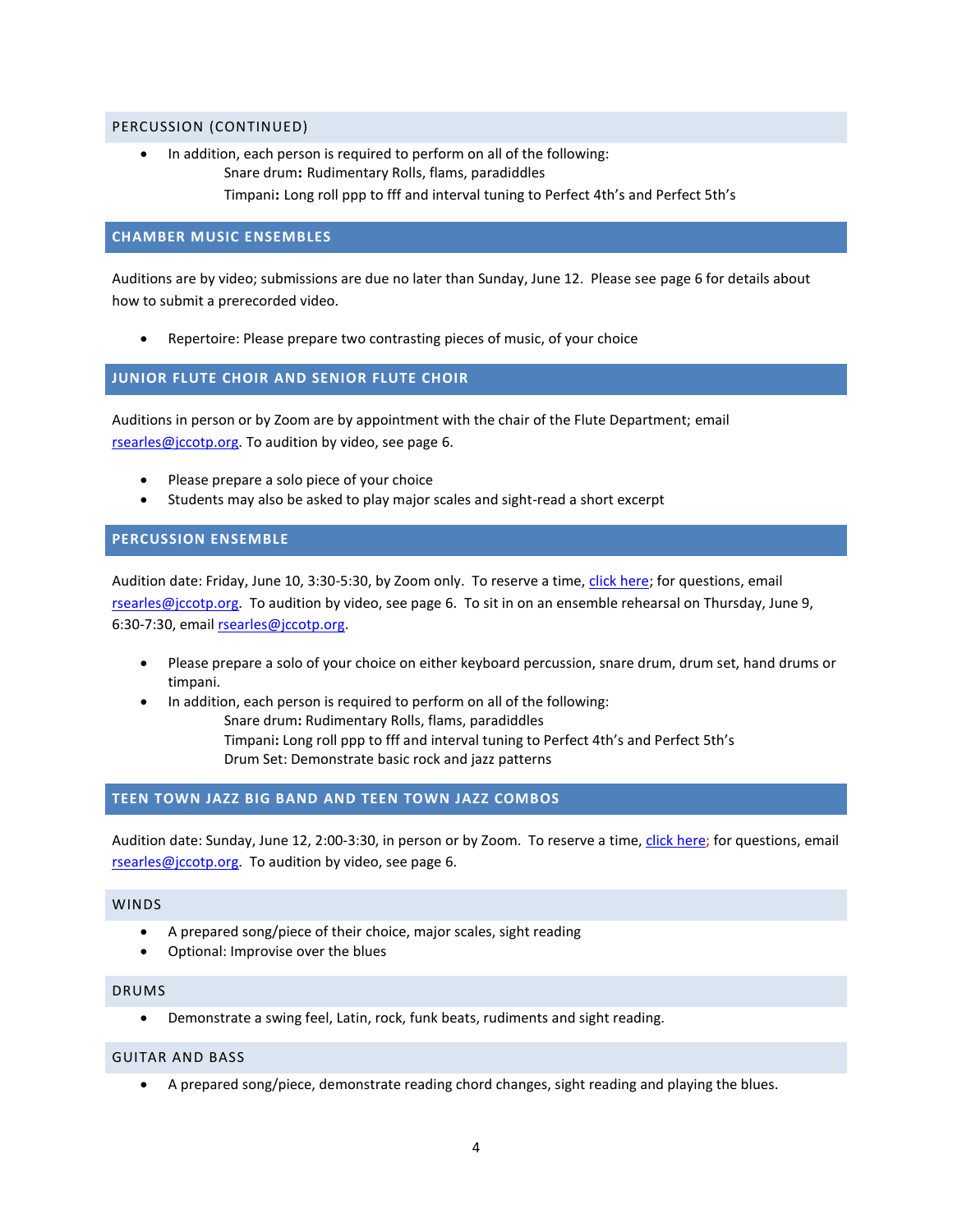## GUITAR AND BASS (CONTINUED)

• Bassists: Demonstrate a walking bass line.

### PIANO

- A prepared song/piece of your choice (any style), major scales, sight reading.
- Optional: Play a blues chord progression & melody with improvisation.

#### **ENSEMBLE X - CONTEMPORARY MUSIC**

Auditions: By video only; submissions are due no later than Sunday, June 12.

- Applicants will submit a video performance of one piece of their choice.
- Please see page 6 for details about how to submit a prerecorded video.

### **VIDEO GAME MUSIC ENSEMBLE**

Auditions: By video only; submissions are due no later than Sunday, June 12.

- Applicants will submit a video performance of one piece of their choice.
- Please see page 6 for details about how to submit a prerecorded video.